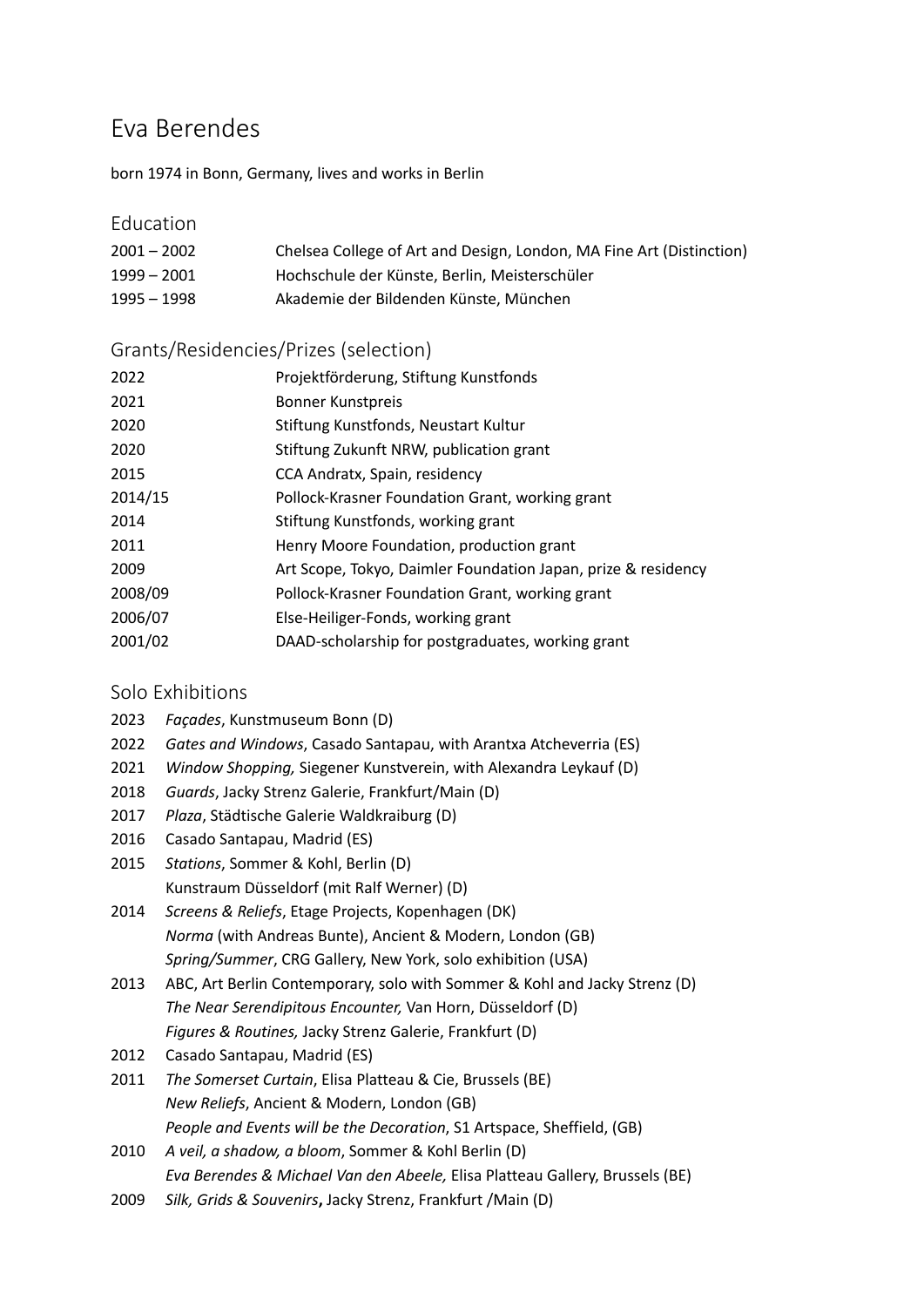The Armory Show, New York, solo presentation, Jacky Strenz Galerie (USA)

- 2008 *Eva Berendes / Günter Fruhtrunk*, Arndt & Partner, Zürich (CH) *New Schubert Pink*, Sommer & Kohl, Berlin (D)
- 2007 Ancient & Modern, London (GB) *Chess,* with Florian Baudrexel, The Reliance, London (GB)
- 2006 *Jasmine and Trellis*, Jacky Strenz Galerie, Frankfurt /Main (D) *Chess*, with Florian Baudrexel, Adeline Morlon Art Direction, Düsseldorf (D)
- 2005 *Reliefs*, Center, Berlin (D) The Return Gallery, Goethe Institute, Dublin (IR)

## Collaborations / Architectural Commissions

| 2021    | Ave Dress, Collaboration with fashion label Reality Studio (DE/PT)                |
|---------|-----------------------------------------------------------------------------------|
| 2020    | Elbe Schule Curtain, Architectural Commission for Elbe Schule Berlin (D)          |
| 2017/18 | Solidarity Screen, Architectural Commission for the Trade Union Congress House,   |
|         | London, with Hugh Broughton Architects (GB)                                       |
| 2017/18 | "Wearable Sculpture" for Oxydo Capsule Collection, with eyewear designer Marco    |
|         | Nicole, Safilo Group, Padova (IT)                                                 |
| 2016/17 | People looking at people, Sculptural set design for public space in collaboration |
|         | with choreographer Sebastian Matthias; Sophiensaele Berlin, Gessnerallee Zurich,  |
|         | Tanzhaus NRW, Düsseldorf, Kampnagel Hamburg (D and CH)                            |
| 2014/15 | Synekism/Groove Space, sculptural stage set, in collaboration with choreographer  |
|         | Sebastian Matthias; Sophiensaele Berlin, Gessnerallee Zurich, Tanzhaus NRW,       |
|         | Düsseldorf, Kampnagel Hamburg (D and CH)                                          |

## Group Exhibitions

| 2022 Fragile Formationen, Zentrum für aktuelle Kunst Zitadelle Spandau, Berlin (D) |
|------------------------------------------------------------------------------------|
| Collaborations, invited by Oliver Mark, Guardini Stiftung, Berlin (D)              |

- 2021 *The other order of form*, RGR Gallery, Mexico City (MX) *Transitive Objects (Coral What),* curated by Melissa Gordon, COSAR HMT, Düsseldorf *I saw the sign*, curated by Andrea Pichl, Anina Brisolla, Schau Fenster Berlin
- 2020 *Smoke a Grid like Grapevine does*, Scharaun Project Space, Berlin (D)
- 2019 *Color Field Object*, Kunsthalle 1A, Frankfurt/Main (DE) *Collection Night Berlin*, ROCCA Foundation Berlin (DE) *Journey to Italy*, Palazzo Massetti di Cocina, San Daniele (IT)
- 2018 *Visions of Exchange*, Daimler Collection, Berlin (DE)
- 2017 *Reflecting Space,* Kunsthaus Essen (DE) *Micro Salon #7*, Galerie l'Inlassable (FR) *31 Woman*, Breese Little Gallery, London (GB)
- 2016 *Less is a Bore,* curated by Julia Höner, KAI 10 / Arthena Foundation Düsseldorf (DE) *Matters, materials, textures*, Galerie Bernard Ceysson, Wandhaff, (LUX) *Perspectives on Support/Surface*, curated by H. Fuhlbrügge, Kunstsaele,Berlin (D) *The transparent tortoise shell...*, Glasgow Sculpture Studios (GB)
- 2015 *Representing Space,* CCA Andratx, Mallorca (ES) *Essai sur le don*, Kunstverein Schwerin (D) *Wo ist hier? #2: Raum und Gegenwart,* Kunstverein Reutlingen (D)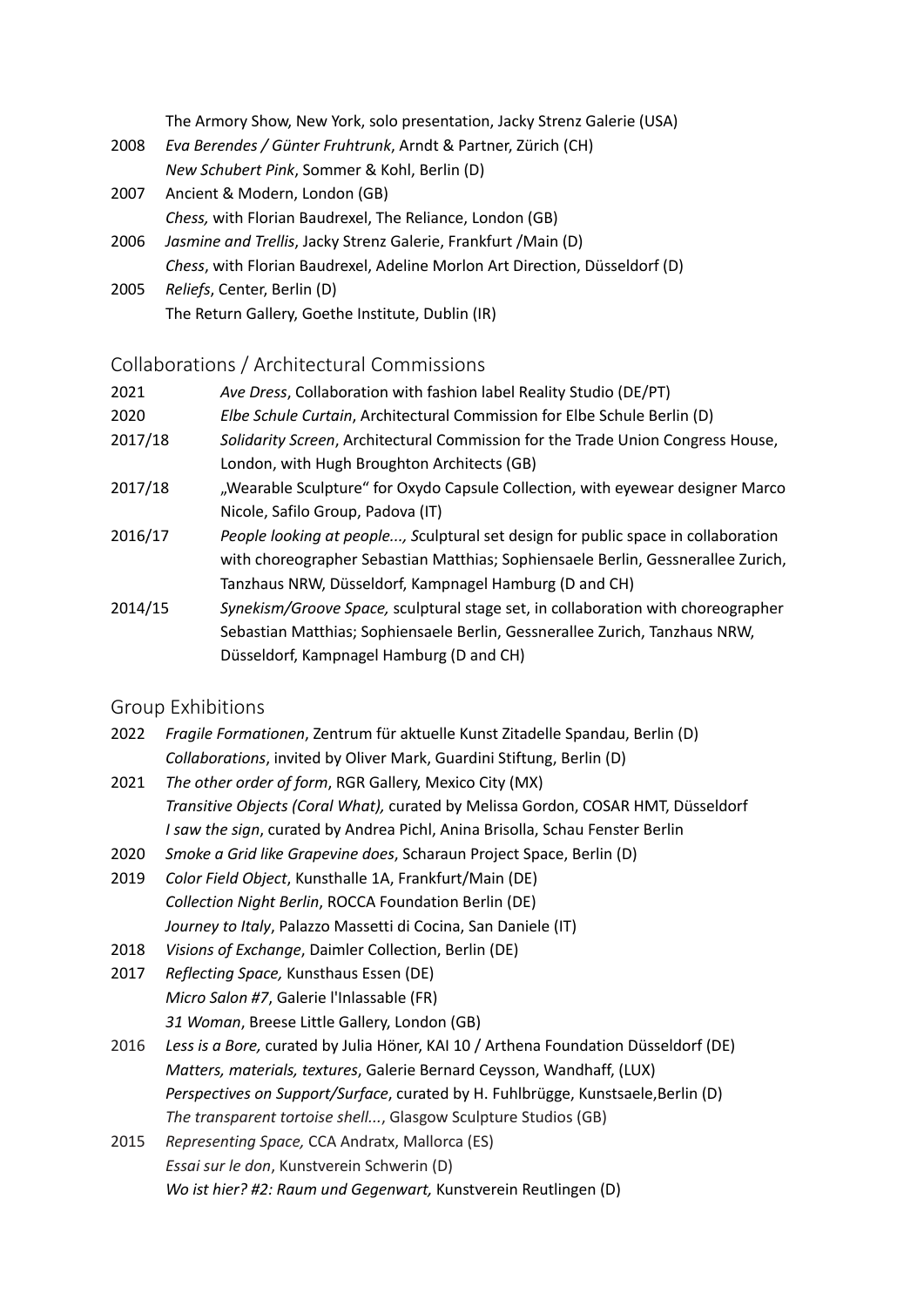|      | Im Inneren der Stadt, Gesellschaft für aktuelle Kunst (GAK) Bremen (D)                                                         |
|------|--------------------------------------------------------------------------------------------------------------------------------|
|      | Show Room, curated by It's Our Playground, Glassbox, Paris (FR)                                                                |
|      | <<< >>> (vol.2), Super Dakota, Brussels (BE)                                                                                   |
| 2014 | Grids, Gillmeier Rech, Berlin (DE)                                                                                             |
|      | Le temps de la rentrée, Sommer & Kohl Berlin                                                                                   |
|      | Size Matters, Current Perspectives on Minimalism, Kunstfort Vijfhuizen, curated by                                             |
|      | Nathalie Zonnenberg (NL)                                                                                                       |
|      | Conversations around Marlow Moss, curated by Andrew Bick and Katrina Blannin, &                                                |
|      | Model, Leeds (UK)                                                                                                              |
|      | Bild und Anpassung, Palais für aktuelle Kunst, Glückstadt (DE)                                                                 |
|      | Screen Play, SWG 3 Gallery, Glasgow (GB)                                                                                       |
|      | Interrogation Marks in the Blurred Grid, Czech Gallery, Berlin, curated by Matyáš                                              |
|      | Chochola and Alexandr Puškin (DE)                                                                                              |
| 2013 | One from None, curated by Nils Emmerichs, Autocenter, Berlin (D)                                                               |
|      | The Peacock, Grazer Kunstverein (AU)                                                                                           |
|      | Cabinet of Threads, Van Horn, Düsseldorf (D)                                                                                   |
|      | Nur hier, Sammlung zeitgenössischer Kunst der Bundesrepublik Deutschland, Ankäufe von                                          |
|      | 2007 bis 2011, Bundeskunsthalle, Bonn (D)                                                                                      |
| 2012 | Focus (mit M. Dornfeld und R.Polanszki), Ancient & Modern, Frieze Art Fair, London (GB)                                        |
|      | Squat #1, by Nilufar Gallery, Dimore Studio and Balice Hertling, Paris (FR)                                                    |
|      | Algebraic Topology, Casado Santapau, Madrid (ES)                                                                               |
|      | Berlin Non Objective, SNO Centre, Sydney (AUS)                                                                                 |
|      | Brot & Salz, Sommer & Kohl, Berlin (D)                                                                                         |
|      | Sculpture Summer Show, CRG Gallery, New York (USA)                                                                             |
|      | A Stepping Stone, curated by SALTS, Autocenter, Berlin (D)                                                                     |
| 2011 | Beyond the fragile geometry of sculpture, curated by Lorenzo Benedetto, De Vleeshal,<br>Middelburg (NL)                        |
|      | Invisible Memories, Eva Berendes, Meiro Koizumi, Hiroe Saeki, Jan Scharrelmann, Hara<br>Museum of Contemporary Art, Tokyo (JP) |
|      | Beyond Gestaltung, curated by Thomas Thiel, Bielefelder Kunstverein, Bielefeld (D)                                             |
|      | Bold Tendencies 5, sculpture commission, Car Park Peckham, London (GB)                                                         |
|      | Modernism has two faces, curated by Sarah Staton and Simon Bill, Mount Stuart Trust,                                           |
|      | Isle of Bute, Scotland (GB)                                                                                                    |
|      | Madame Realism, curated by Lisette Smits, MARRES, Center for Contemporary Culture,                                             |
|      | Maastricht (NL)                                                                                                                |
|      | Der Menschen Klee, curated by Cornelius Quabeck, KIT, Düsseldorf (D)                                                           |
|      | Making is thinking, curated by Zoe Gray, Witte de With, Rotterdam (NL)                                                         |
| 2010 | Construction and its Shadow, curated by Andrew Bicks, Leeds City Arts Gallery (GB)                                             |
|      | The Long Dark (curated by Michelle Cotton), Kettle's Yard, Cambridge (GB)                                                      |
|      | Between the lines, works by Eva Berendes and Zoe Paul, Cass Sculpture Foundation,                                              |
|      | Goodwood, West Sussex (GB)                                                                                                     |
|      | The Berlin Box (curated by Friederike Nymphius), Kunsthalle Andratx/CCA, Mallorca (ES)                                         |
|      | Bilder über Bilder, Museum Moderner Kunst Stiftung Ludwig (Mumok), Wien (AT)                                                   |
| 2009 | Objects, Furniture, and Patterns, Art Since the Summer of 69, New York (USA)                                                   |
|      | Paper Moon, Sommer & Kohl, Berlin (D)                                                                                          |
|      | The Long Dark, curated by Michelle Cotton, International 3, Manchester, (UK)                                                   |